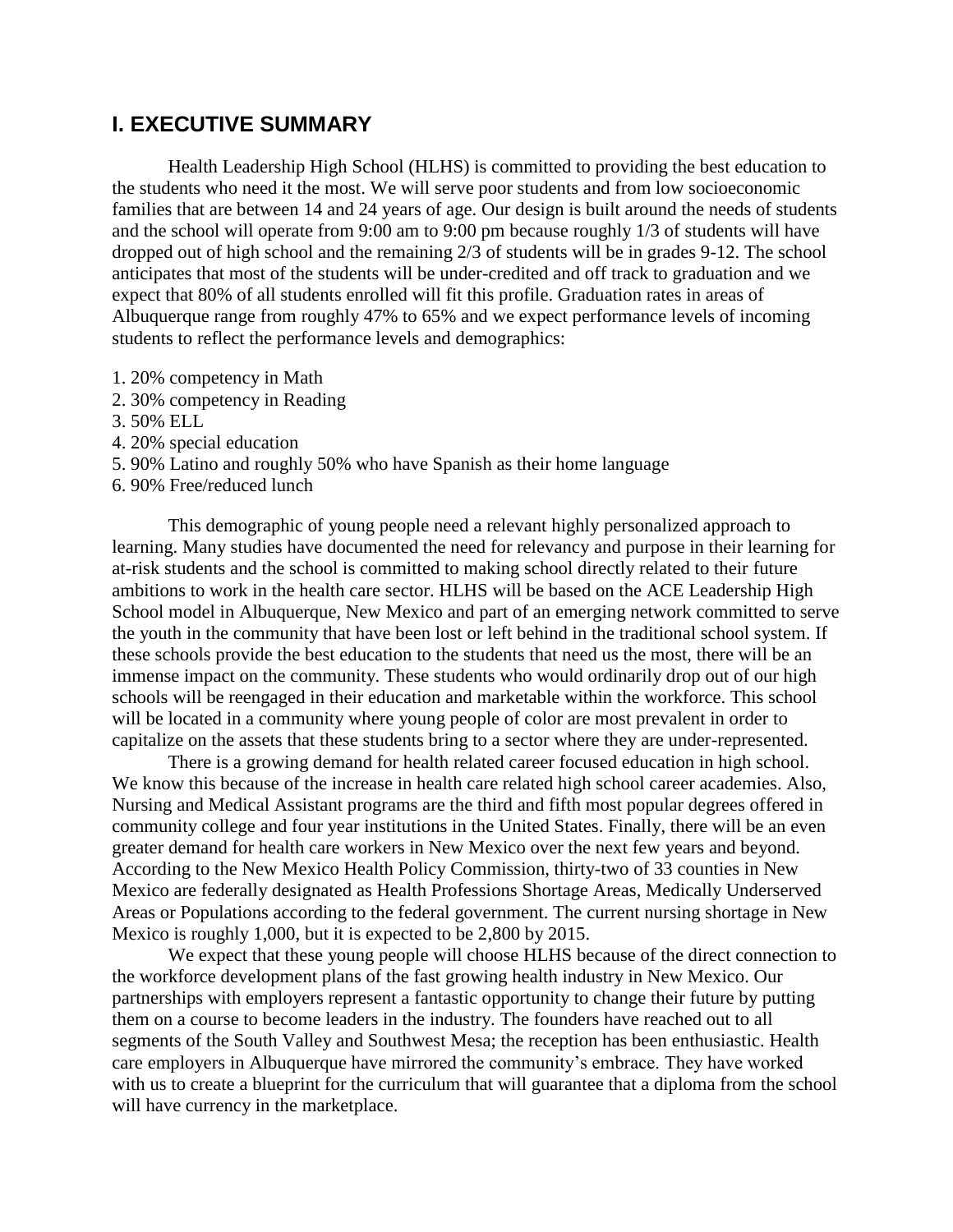This is the time to re-engineer career preparation in high school. The health sector is changing at an unprecedented rate and we face an unknown future. However, we know that in an era of scarce resources, a well-educated and skilled workforce is our best chance to shape a healthy future for our communities. Regardless of the job any of our graduates hold, they will need a broad understanding of the determinants of healthy communities, families and individuals. They must also understand the systems that can improve the services that support the health of our citizens and that have the capacity to actually serve their clients well. Finally, they will have a diploma with currency in the workplace and be prepared for a career in the sector directly after graduation and/or continue to college after they graduate.

## **The Model of Health Leadership High School —Three Pillars of Effective School Design**

The skills, knowledge and attributes of a graduate from our school are cultivated through a design that includes three inter-dependent functions that are based on the ACE Leadership High School model. Each plays a role in ensuring that students are cared for and fully engaged in their learning.

360 Degree Support—This pillar is responsible developing school culture. Specifically, it leads mental and physical health, fitness, and nutrition programs at the school. This is a leadership role that collaborates with the Community Engagement Center (CEC) to engage families and create partnerships with community-based service providers who can support our students and families (immigration services, mentorship programs, etc.) Finally, this pillar ensures that Positive Youth Development practices are present in order to build a culture that is has high academic expectations and is intellectually and emotionally safe for students.

Curriculum and Assessment—This pillar is responsible for "Learning by Doing, Every Day in Every Class." We believe that engaging project-based learning is the pathway to student higher levels of student performance. Also, we are committed to a "Mastery" based system where students demonstrate their learning through a variety of rigorous performance assessments as opposed to traditional "grading" which is concerned with coverage and seat time. Teacher development and industry partnerships are the central to a responsive and adaptable curriculum that keeps the school on the cutting edge of teaching and learning.

Community Engagement—This pillar is responsible for creating relationships with external partners that are reciprocal in nature. This person shares an office with community based organization (Sawmill Advisory Council at ACE Leadership) and together they leverage partnerships that are attentive to community and school needs. Service, mentorships, and off-site programs are under this person's purview. Finally, this person is responsible for understanding community assets and connecting our faculty to partners that can further our mutual interests.

Finally, we are confident that the educational model is sound based on the research in the field and the performance of ACE Leadership High School:

- 1. Estimate overall math proficiency increased from 20% to 80% (400% increase) from Fall 2010 to Fall 2011
- 2. Estimated overall reading proficiency increased from 30% to 67% (100% increase) from Fall 2010 to Fall 2011
- 3. Analysis of raw scores of student growth (1/11-5/11):